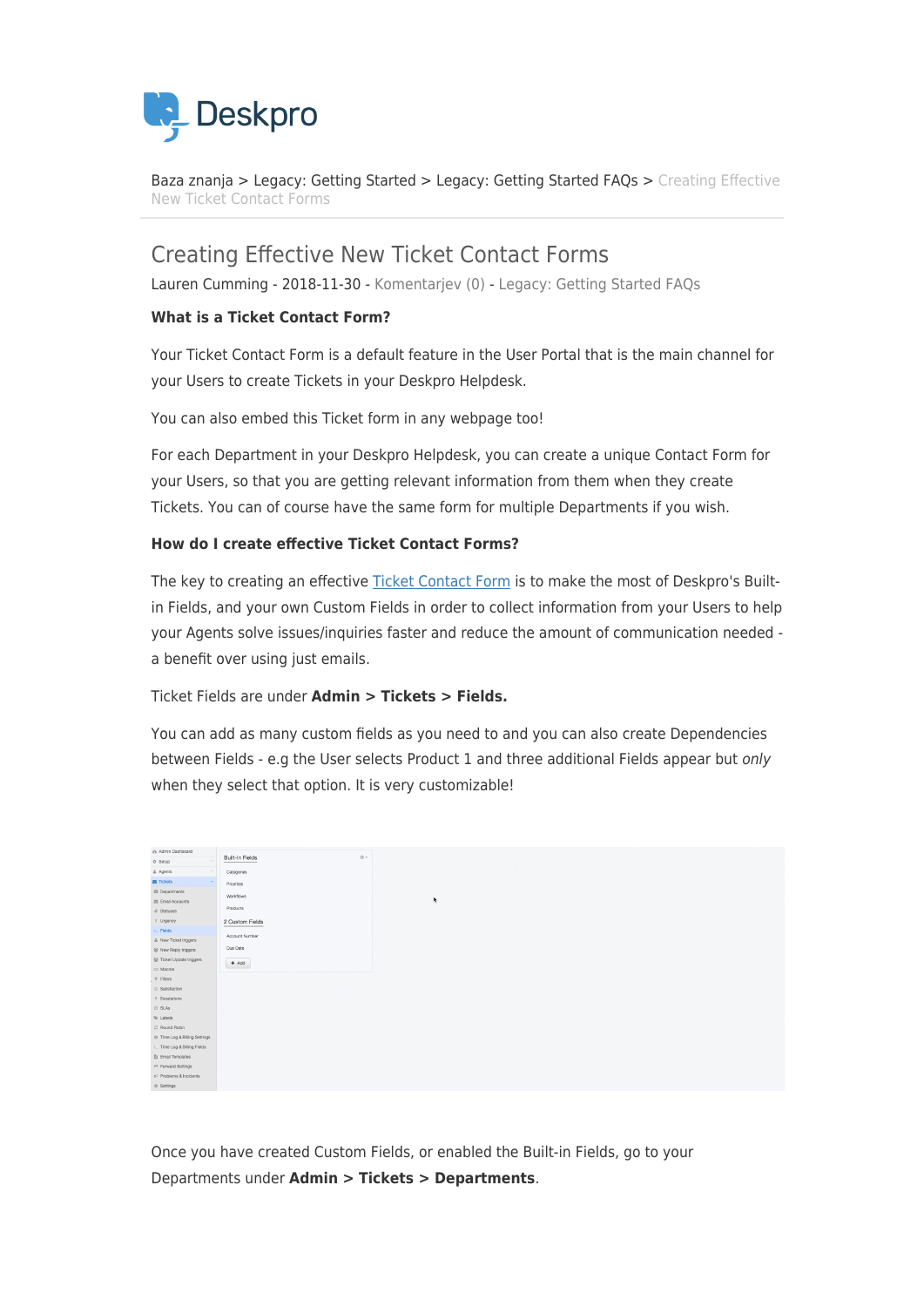Every [Department](https://support.deskpro.com/en/guides/admin-guide/departments-2/managing-ticket-departments#department-properties) has a Layout section where you can customize which Fields appear for your Users and rearrange the order. You can choose to use a **'Default Layout'** which applies to all Departments or a **'Custom Form Layout'** for individual Departments.

| 3 Departments                                              | ∥ Properties   ₩ Permissions   III Layout   <> Website Embed<br>O v                                                                          |                       |
|------------------------------------------------------------|----------------------------------------------------------------------------------------------------------------------------------------------|-----------------------|
| $\equiv$ Support                                           | Use Default Form Layout<br>Use Custom Form Layout for "Support"                                                                              |                       |
| $\equiv$ Sales                                             |                                                                                                                                              |                       |
| $\equiv$ Marketing                                         | All of your departments are using this default layout. If you make changes to this layout, it will affect all of your other departments too. |                       |
| $\equiv$ $\sqsubseteq$ Events                              | Agent Form<br>User Form                                                                                                                      |                       |
| + New Department                                           | $\equiv$ User Name & Email                                                                                                                   | Ticket Fields - *     |
| Default departments                                        | $\equiv$ Department                                                                                                                          | Product<br>Category   |
| The default department is pre-selected in new ticket forms | $\equiv$ Subject                                                                                                                             | Priority              |
| Default department for agents:                             | $\equiv$ Message & Attachments                                                                                                               | $_{\rm cc}$           |
| $\downarrow$<br>None                                       |                                                                                                                                              | <b>CAPTCHA</b>        |
| Default department for users:                              |                                                                                                                                              | <b>Account Number</b> |
| $_{\rm v}$<br>None                                         |                                                                                                                                              | Due Date              |
|                                                            |                                                                                                                                              | User Fields - $\Phi$  |
|                                                            |                                                                                                                                              | Timezone              |
|                                                            |                                                                                                                                              |                       |
|                                                            | Reset<br>Save                                                                                                                                |                       |

To create Field Dependencies click on the **'Settings'** cog on an individual Field and specify the criteria - there are also a range of other advanced settings here too!

| $\dot{\otimes}$ $\sim$<br>3 Departments                    | Properties<br>쓸 Permissions<br><b>□ Layout</b><br>Website Embed                                                                              |
|------------------------------------------------------------|----------------------------------------------------------------------------------------------------------------------------------------------|
| $\equiv$ Support                                           | Use Default Form Layout<br>Use Custom Form Layout for "Support"                                                                              |
| $\equiv$ Sales                                             |                                                                                                                                              |
| Ξ<br>Marketing                                             | All of your departments are using this default layout. If you make changes to this layout, it will affect all of your other departments too. |
| $\equiv$<br>$L$ Events                                     | User Form<br>Agent Form                                                                                                                      |
| + New Department                                           | $\equiv$ User Name & Email                                                                                                                   |
| Default departments                                        | $\equiv$ Department                                                                                                                          |
| The default department is pre-selected in new ticket forms | $\equiv$ Product<br>$\begin{array}{cc} \circ & \circ \end{array}$                                                                            |
| Default department for agents:<br>None<br>$\forall$        | $\equiv$ Subject                                                                                                                             |
| Default department for users:                              | $\equiv$ Message & Attachments                                                                                                               |
| None                                                       | $\equiv$ Category<br>$\begin{array}{cc} 0 & 0 \end{array}$                                                                                   |
|                                                            | $\circ$ $\circ$<br>$\equiv$ Account Number                                                                                                   |
|                                                            | $\begin{array}{cc} 0 & 0 \end{array}$<br>$\equiv$ cc                                                                                         |
|                                                            |                                                                                                                                              |
|                                                            |                                                                                                                                              |
|                                                            | Save<br>Reset                                                                                                                                |

After saving your Layout, you can go to the User Portal to see the form in action- simply click **'Portal'** in the App Bar.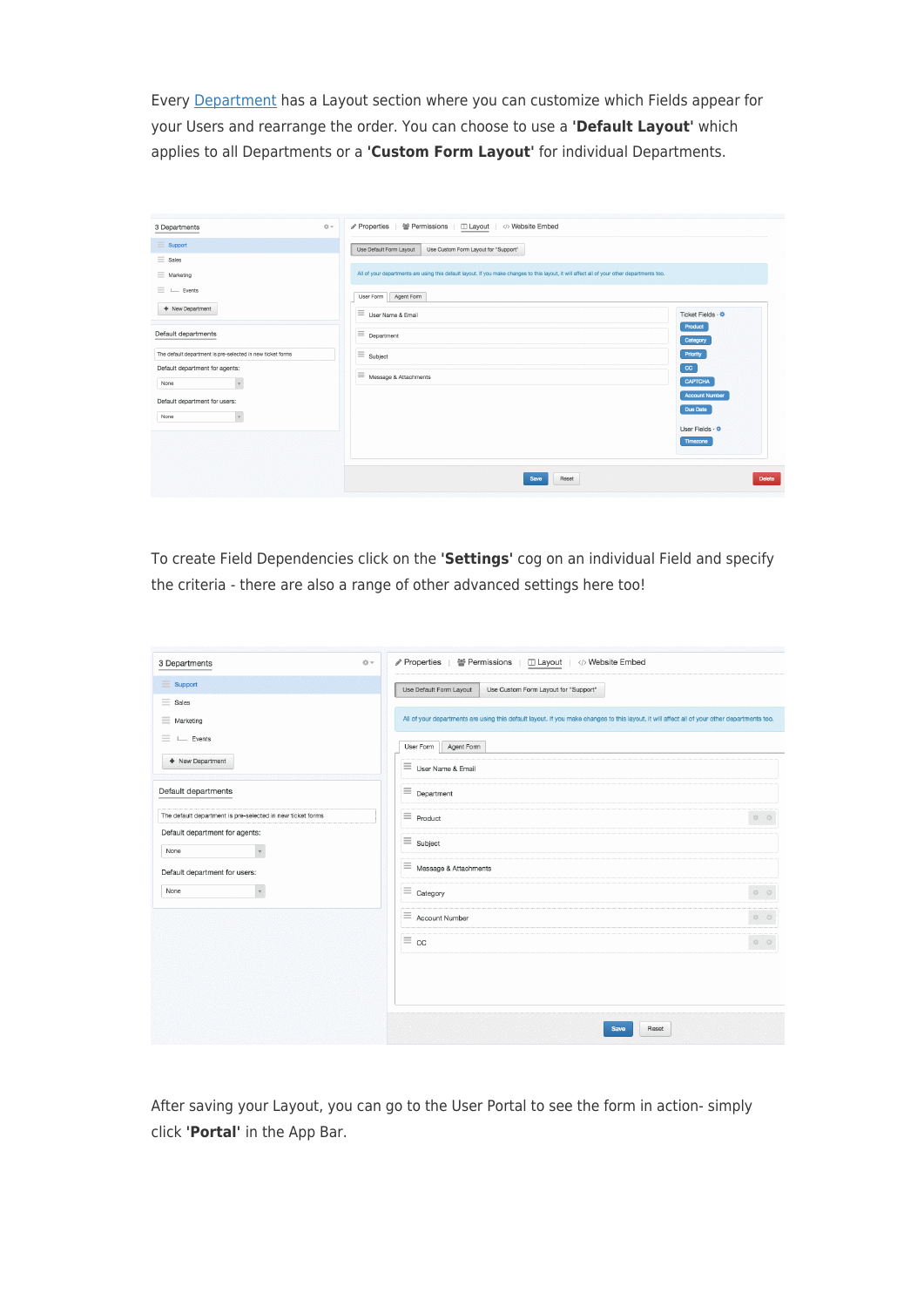

Under **'Contact Us'** you will see your form.

# **TIP: Try creating a New Ticket to test it out!**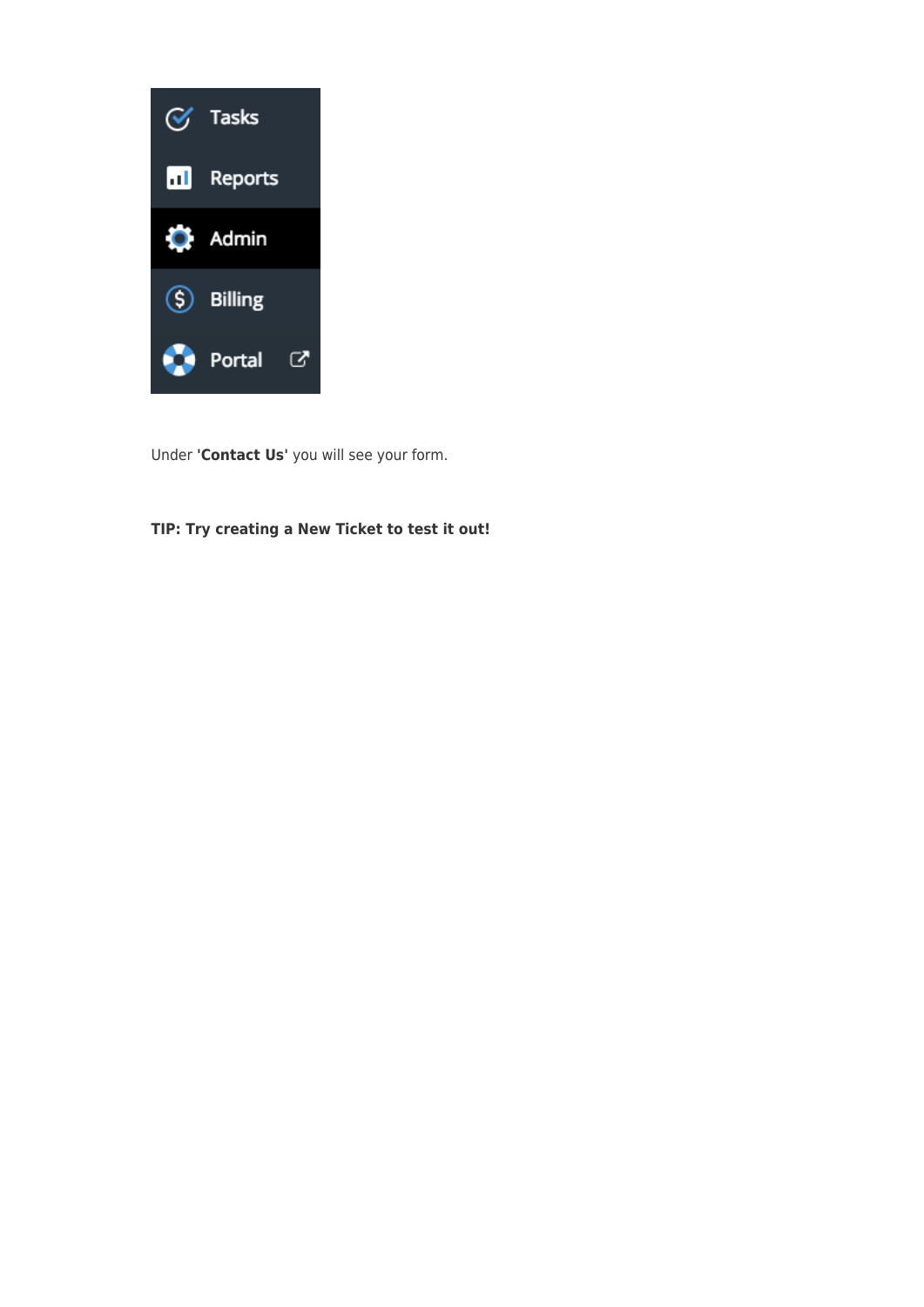#### Department\*

|                              |               | ٠ |
|------------------------------|---------------|---|
|                              |               |   |
|                              |               |   |
| Product                      |               |   |
|                              |               |   |
|                              |               |   |
|                              |               |   |
| Category                     |               |   |
|                              |               |   |
| \$10-\$100                   |               | ٠ |
|                              |               |   |
|                              |               |   |
| <b>Account Number</b>        |               |   |
|                              |               |   |
|                              |               |   |
|                              |               |   |
| Subject*                     |               |   |
|                              |               |   |
|                              |               |   |
|                              |               |   |
| Message*                     |               |   |
|                              |               |   |
|                              |               |   |
|                              |               |   |
|                              |               |   |
|                              |               |   |
|                              |               |   |
|                              |               |   |
| $\pm$ Drag a file in here or | Choose a file |   |
|                              |               |   |
|                              |               |   |
| Cc                           |               |   |
|                              |               |   |
|                              |               |   |
|                              |               |   |
| <b>Submit</b>                | Reset         |   |
|                              |               |   |

### **How do I customize Agent Ticket Forms?**

Within your Helpdesk, there are Ticket Forms for your Agents too.

If you want them to be able to view all of the information your Users have entered, you will need to make those Fields available to your Agents.

Under **Admin > Department > Layout**, there is an Agent Form. You can add all of the Fields on your Contact Form plus agent only fields such as '**Workflow'** and **'Priority'** as shown below.

Thus, when your Agents look at a Ticket they see all information provided by your Users, and they can add any additional internal information need to manage the request.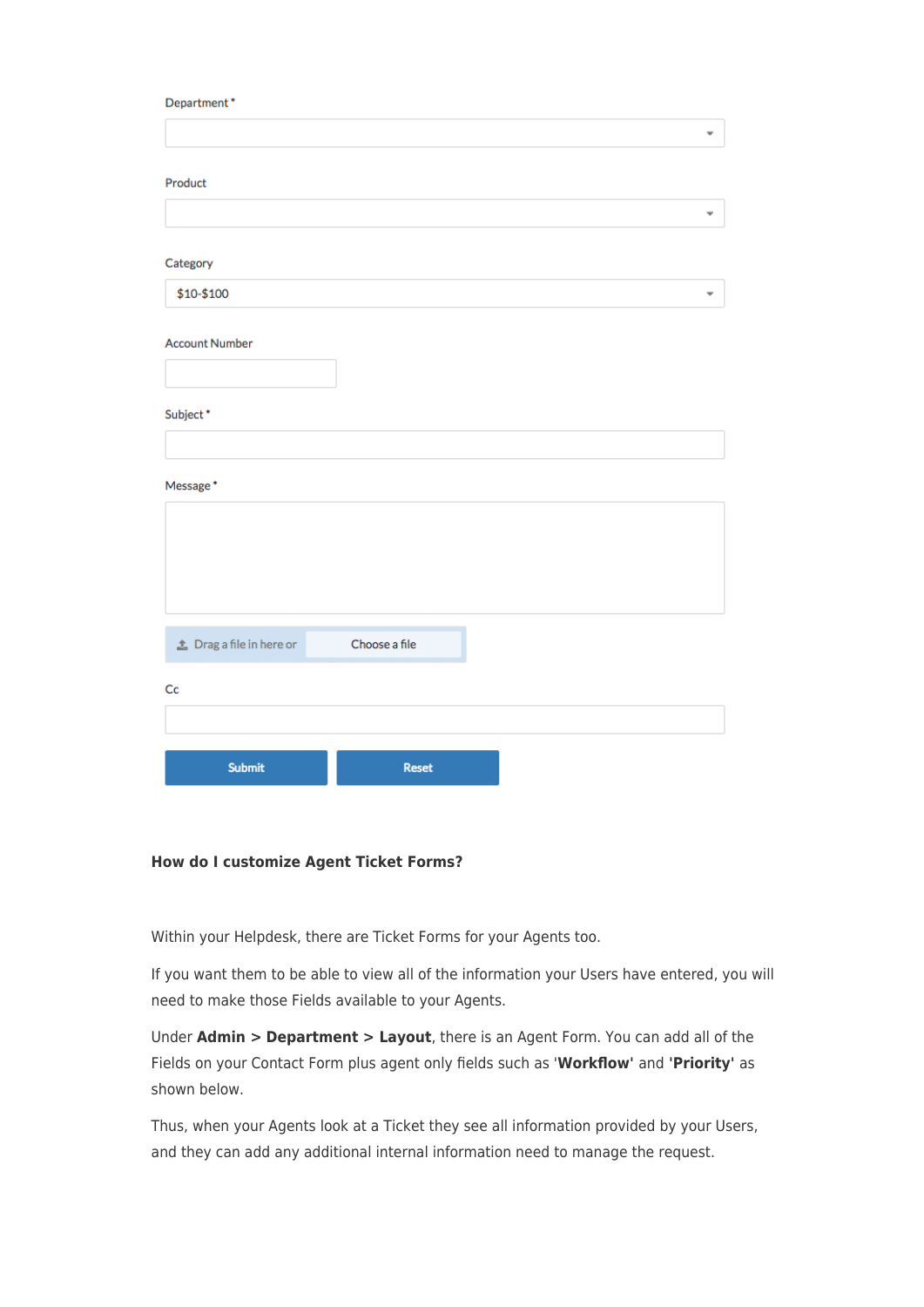| $\equiv$ User Name & Email     | Ticket Fields · *                         |
|--------------------------------|-------------------------------------------|
| $\equiv$ Department            | Priority<br><b>CAPTCHA</b>                |
| $\equiv$ Product               | $\bullet$ $\circ$<br>Due Date             |
| $\equiv$ Category              | User Fields · <del>©</del><br>$\bullet$ 0 |
| $\equiv$ Account Number        | Timezone<br>$\bullet$ 0                   |
| $\equiv$ Subject               |                                           |
| $\equiv$ Message & Attachments |                                           |
| $\equiv$ cc                    | $\bullet$ 0                               |
|                                |                                           |
|                                |                                           |
|                                |                                           |

These Fields will then appear under Ticket '**Properties'** in the Agent Interface on an individual Ticket.